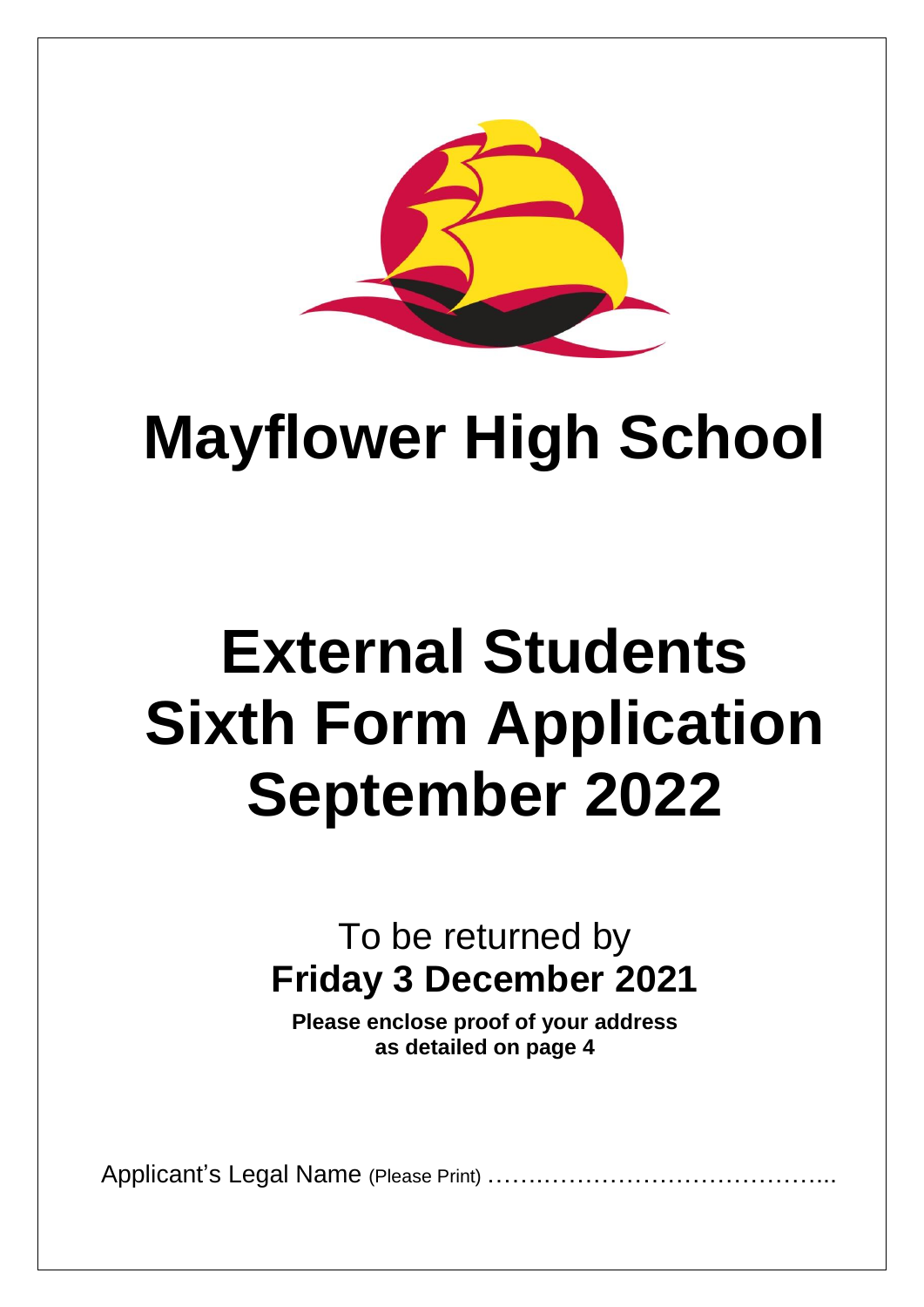### **1. About You (Please complete ALL boxes and print)**

| <b>STUDENT DETAILS</b>                                               |                                                    |
|----------------------------------------------------------------------|----------------------------------------------------|
| Forename:                                                            | Legal Surname:<br>As shown on Birth<br>Certificate |
| Date of Birth:                                                       | Gender:                                            |
| Home Address:                                                        |                                                    |
|                                                                      | Postcode:                                          |
| Home Tel No:                                                         |                                                    |
| <b>Student Mobile No:</b>                                            |                                                    |
| <b>Student Personal Email Address:</b><br>(Not School Email Address) |                                                    |

|            | <b>PARENT/CARER DETAILS</b> |           |  |          |  |
|------------|-----------------------------|-----------|--|----------|--|
| Title:     |                             | Forename: |  | Surname: |  |
| Mobile No: |                             |           |  |          |  |
|            | Email Address:              |           |  |          |  |

#### **2. Your Current School:**

| Name of School:       |  |
|-----------------------|--|
| School Address:       |  |
| School Tel No:        |  |
| Name of Head of Year: |  |

| If you have a sibling currently at Mayflower High School, please enter their details below: |  |  |  |
|---------------------------------------------------------------------------------------------|--|--|--|
| Date of Birth:<br>Name:                                                                     |  |  |  |
| Date of Birth:<br>Name:                                                                     |  |  |  |

What attracted you to Mayflower High School?

#### **3. What examination subjects are you taking or have already taken?**

| Subject | Level<br>(GCSE or BTEC) | Date Month &<br>Year of Exam | Known Grade or<br><b>Predicted Grade</b> |
|---------|-------------------------|------------------------------|------------------------------------------|
|         |                         |                              |                                          |
|         |                         |                              |                                          |
|         |                         |                              |                                          |
|         |                         |                              |                                          |
|         |                         |                              |                                          |
|         |                         |                              |                                          |
|         |                         |                              |                                          |
|         |                         |                              |                                          |
|         |                         |                              |                                          |
|         |                         |                              |                                          |
|         |                         |                              |                                          |

**Please note that it will be necessary for you to produce original documents (not photocopies) of your results prior to starting at Mayflower High School**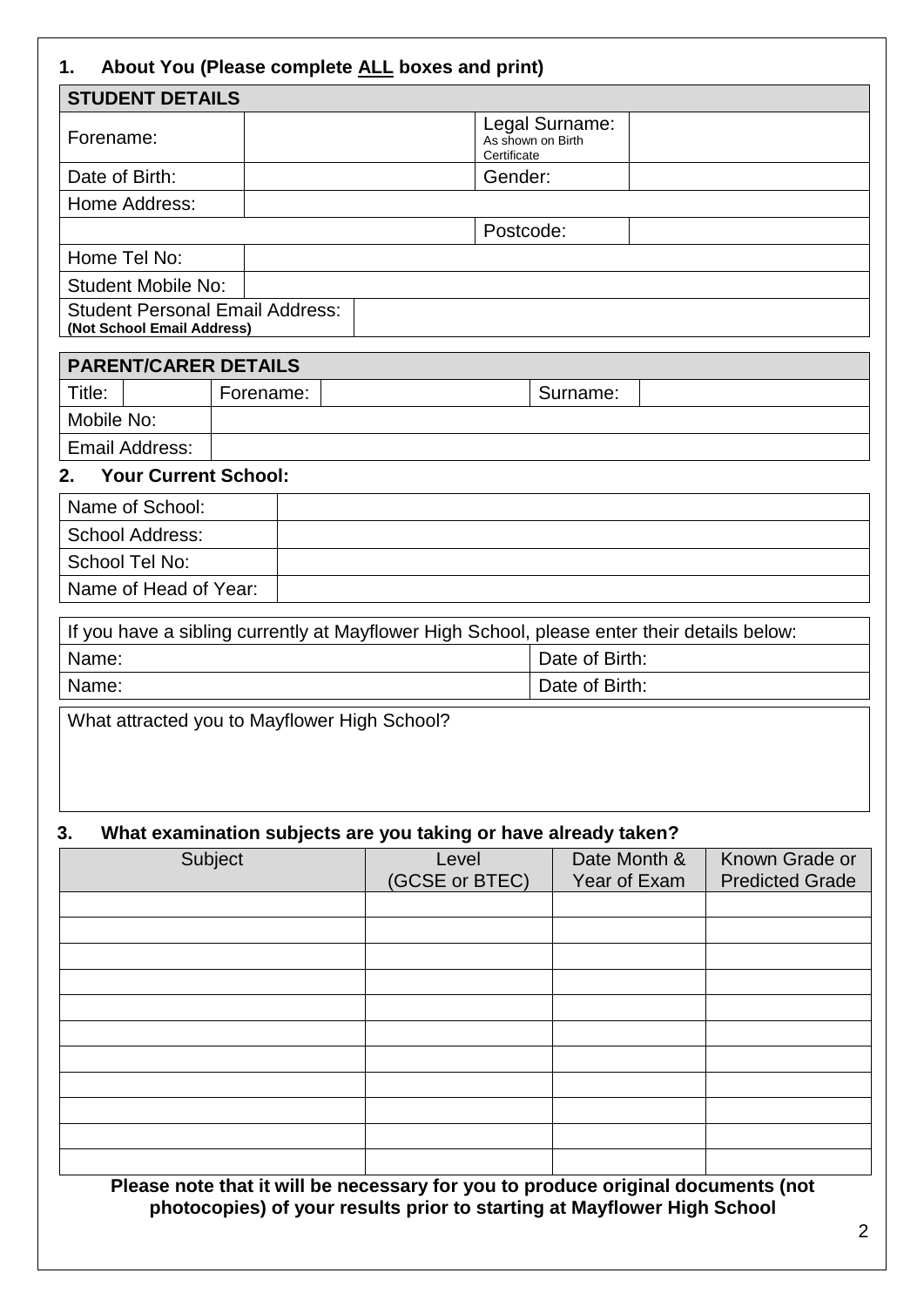#### **4. Equal Opportunities**

This school is committed to ensuring equality for all current and potential students irrespective of their race, gender, sexual orientation, special educational needs or religion.

Do you have any disabilities or learning difficulties?

If you answered yes to the question above, please provide further details in the box below.

#### **5. Which courses do you wish to study at Mayflower High School?**

Before making your subject choices, you should consult the Sixth Form Prospectus. This gives you details of the admissions criteria/procedure and the Option Blocks. Option Blocks may also be found at the back of this form. Please see details of individual subjects which are available on the Sixth Form section of the School website. **It is not possible for us to change the option blocks.**

#### **SIXTH FORM COURSES**

#### Please state the subjects that you wish to study below. *YOU CAN ONLY CHOOSE 1 SUBJECT FROM EACH OPTION BLOCK. Please note that ALL A Level courses are two year linear courses.*

| <b>Option Block</b> | <b>Subject</b> |
|---------------------|----------------|
|                     |                |
| Р                   |                |
|                     |                |
|                     |                |

#### **4 A Level Courses**

Students should choose 1 subject from each Option Block.

#### **3 A Level Courses**

Students should choose 1 subject from 3 of the Option Blocks. If Core Mathematics is chosen students **must** have 3 other courses.

#### **Applied General Courses**

Students should choose Level 3 BTEC National Diploma in Business and 1 other Level 3 course (1 from Block A **or** 1 from Block B).

#### **First Diploma Course**

Students should choose Level 2 First Diploma in Business in Blocks A, C and D.

#### **6. What do you intend to do after you have completed your studies at Mayflower Sixth Form?**

| <b>Consider University</b> |                            |
|----------------------------|----------------------------|
| Consider job/career        | If so what type of career? |
| Undecided                  |                            |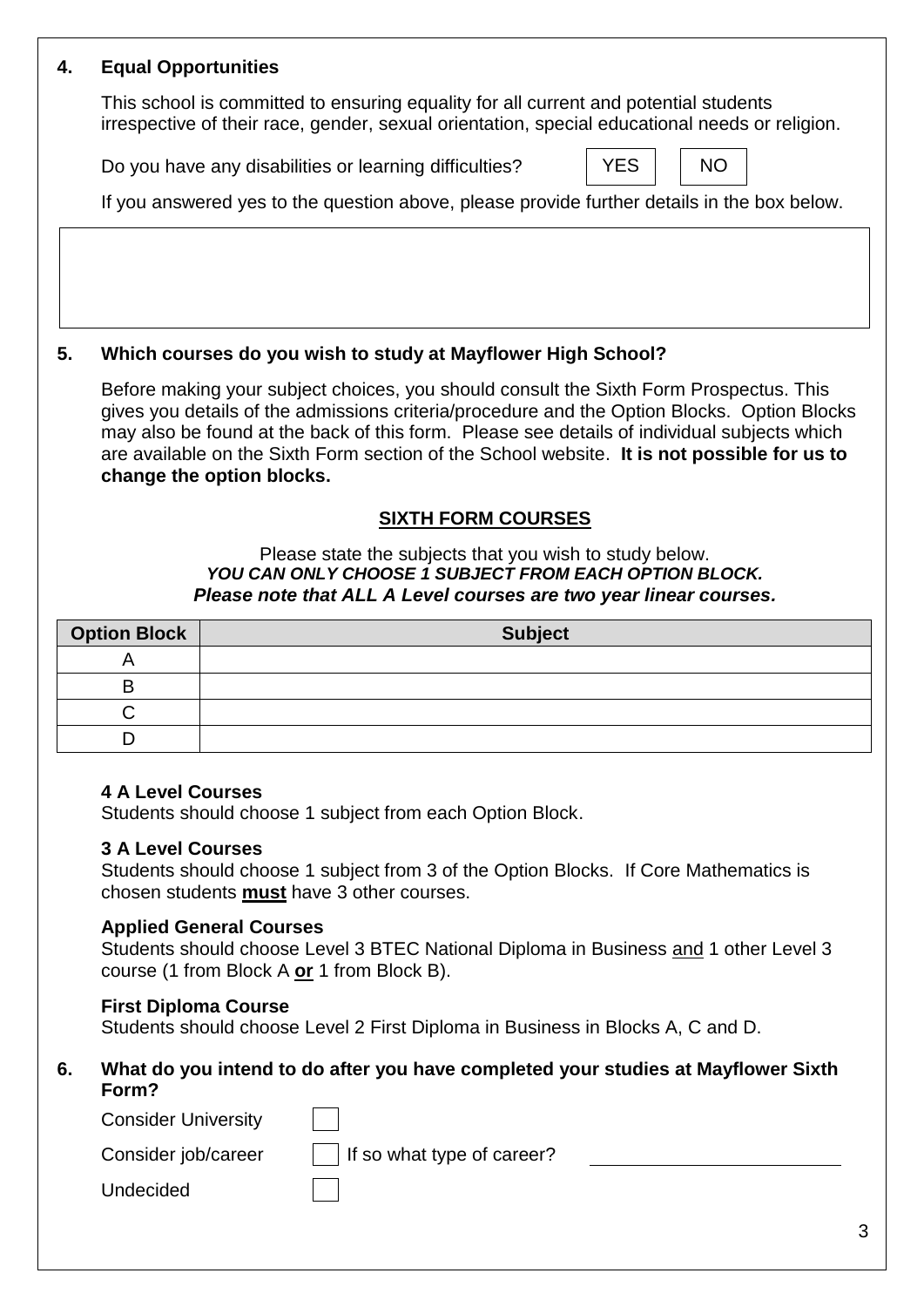#### **7. Please list work experience, voluntary and part time work.** *(Give brief details of the type of work and duration)*

#### **8. Please list any achievements including posts of responsibility.**

#### **9. Please list any activities you take part in at school or outside of school**  *(e.g drama, music, sports etc.)*

#### **10. Personal Statement**

| I have chosen these courses<br>because                            |  |  |
|-------------------------------------------------------------------|--|--|
| I am good at                                                      |  |  |
| Areas that I would like to<br>develop are                         |  |  |
| Please tell us anything else you would like us to know about you: |  |  |

*Sixth Form Course Consultations for external applications will take place after school on Wednesday 3 March and Wednesday 9 March 2022. Students will be given a time when this consultation will take place and parents are encouraged to attend in order to assist in ensuring that students are placed on the course most suitable for them.* 

Please be aware that we will contact your present school for a reference.

#### **Please enclose proof of your address with this application. This must be a copy of one of the following:**

- UK Driving Licence
- Council Tax Notification
- Two utility bills dated within the last six months (gas, electricity, water or landline phone)
- Signed Tenancy Agreement
- Exchange of Contracts

| Parent/Carer's Name: | <b>Student's Signature:</b> |  |
|----------------------|-----------------------------|--|
|                      |                             |  |

Parent/Carer's Signature: Date: